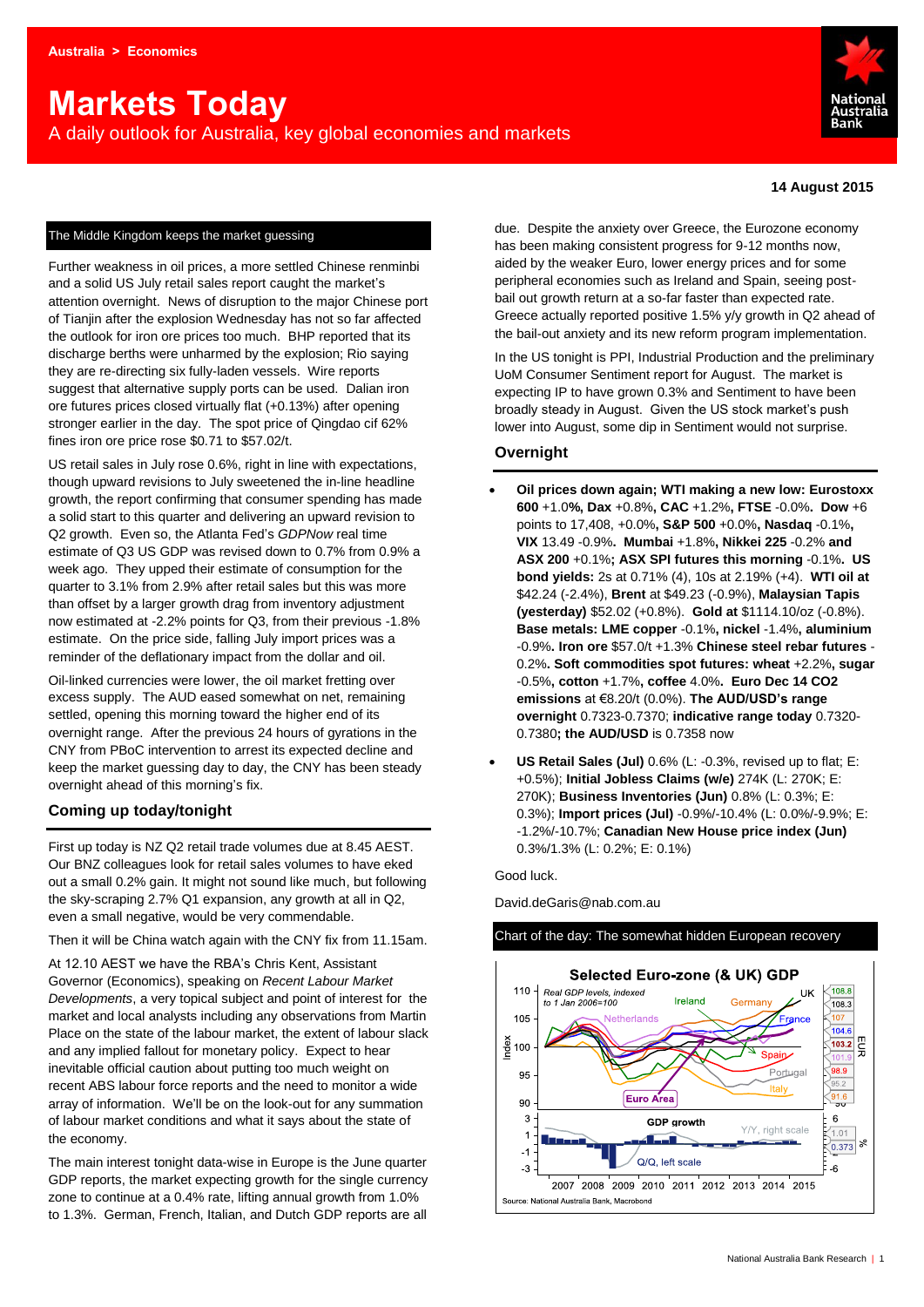

|                              |                       |        |        | <b>Indicative 24hr</b><br>ranges (**) |                                | Other FX |        |         | <b>Major Indices</b>     |                  |        |             |                                   | Last    | % day  |
|------------------------------|-----------------------|--------|--------|---------------------------------------|--------------------------------|----------|--------|---------|--------------------------|------------------|--------|-------------|-----------------------------------|---------|--------|
|                              | Last                  | % chge | Low    | High                                  |                                | Last     | % chge |         |                          | Last             | % day  | % year      | Oil (Brent)                       | 49.23   | $-0.9$ |
| <b>AUD</b>                   | 0.7358                | 0.0    | 0.7358 | 0.7363                                | <b>HKD</b>                     | 7.7558   | 0.0    |         | Dow                      | 17,408           | 0.0    | 4.5         | Oil (WTI)                         | 42.24   | $-2.4$ |
| <b>NZD</b>                   | 0.6571                | $-0.1$ | 0.6551 | 0.6585                                | <b>CNY</b>                     | 6.3997   | 0.0    |         | S&P 500                  | 2,083            | $-0.1$ | 7.0         | Oil (Tapis)                       | 52.02   | 0.8    |
| <b>EUR</b>                   | 1.1150                | 0.3    | 1.1080 | 1.1167                                | SGD                            | 1.3968   | $-0.2$ |         | Nasdag                   | 5,034            | $-0.2$ | 13.5        | Gold                              | 1114.10 | $-0.8$ |
| <b>GBP</b>                   | 1.5609                | $-0.1$ | 1.5572 | 1.5644                                | <b>IDR</b>                     | 13.780   | $-0.5$ |         | <b>VIX Index</b>         | 13.49            | $-0.9$ | 4.6         | <b>CRB</b>                        | 197.83  | $-0.5$ |
| <b>JPY</b>                   | 124.42                | $-0.1$ | 124.16 | 124.65                                | <b>THB</b>                     | 35.17    | $-0.3$ |         | <b>FTSE</b>              | 6,568            | 0.0    | $-1.3$      | <b>GS Metals</b>                  | 273.3   | $-0.3$ |
| CAD                          | 1.3062                | 0.5    | 1.2998 | 1.3092                                | <b>KRW</b>                     | 1.179    | $-0.1$ |         | <b>DAX</b>               | 11.015           | 0.8    | 19.7        | Aluminium                         | 1574    | $-0.9$ |
| AUD/EUR                      | 0.6601                | 0.0    |        |                                       | <b>TWD</b>                     | 32.13    | $-0.3$ |         | CAC <sub>40</sub>        | 4,987            | 1.2    | 18.9        | Copper                            | 5185    | $-0.1$ |
| AUD/JPY                      | 91.58                 | 0.2    |        |                                       | PHP                            | 46.16    | $-0.1$ |         | Nikkei                   | 20,596           | 1.0    | 34.5        | Nickel                            | 10455   | $-1.4$ |
| AUD/GBP                      | 0.4715                | 0.5    |        |                                       | <b>CHF</b>                     | 0.98     | $-0.3$ |         | Shanghai                 | 3,955            | 1.8    | 79.2        | Zinc                              | 1830    | 0.1    |
| AUD/NZD                      | 1.1196                | 0.3    |        |                                       | <b>SEK</b>                     | 8.48     | $-0.3$ |         | Hang Seng                | 24.019           | 0.4    | $-3.2$      | Ch. steel                         | 2084    | $-0.2$ |
|                              |                       |        |        |                                       |                                |          |        |         | ASX 200                  | 5,388            | 0.1    | $-2.9$      | Iron ore                          | 57.0    | 1.3    |
|                              |                       |        |        |                                       |                                |          |        |         |                          |                  |        |             | St. coal                          | 61.8    | n.a.   |
|                              | <b>Interest Rates</b> |        |        |                                       |                                |          |        |         | <b>Overnight Futures</b> |                  |        | Wheat Chic. | 514.8                             | 2.2     |        |
| <b>Indicative Swap Rates</b> |                       |        |        |                                       | <b>Benchmark 10 Year Bonds</b> |          |        |         |                          |                  |        |             | Sugar                             | 10.49   | $-0.5$ |
|                              | Cash                  | 3mth   | 2Yr    | 10Yr                                  |                                | Last     | chge   | Sprd    |                          |                  | Last   | Chge        | Cotton                            | 65.79   | 1.7    |
| <b>USD</b>                   | 0.25                  | 0.31   | 0.95   | 2.26                                  | <b>USD 10</b>                  | 2.19     | 0.04   |         |                          | <b>Australia</b> |        |             | Coffee                            | 140.6   | 4.0    |
| <b>AUD</b>                   | 2.00                  | 2.15   | 2.11   | 3.14                                  | <b>AUD 10</b>                  | 2.74     | 0.08   | 0.55    |                          | 3 mth bill       | 97.89  | 0.00        |                                   |         |        |
| <b>NZD</b>                   | 3.00                  | 2.96   | 2.87   | 3.63                                  | NZD 10                         | 3.32     | 0.00   | 1.13    |                          | 3 Yr bond        | 98.04  | $-0.02$     | CO <sub>2</sub> Emissions - Euros |         |        |
| <b>EUR</b>                   | 0.05                  | 0.06   | 0.08   | 0.98                                  | CAD <sub>10</sub>              | 1.40     | 0.00   | $-0.79$ |                          | 10 Yr bond       | 97.20  | $-0.05$     |                                   | Last    | % day  |
| <b>GBP</b>                   | 0.50                  | 0.59   | 1.10   | 2.02                                  | <b>EUR 10</b>                  | 0.63     | 0.03   | $-1.56$ |                          | $3/10$ sprd      | 0.85   | 0.03        | Dec-2015                          | 8.20    | 0.0    |
| JPY                          | 0.10                  | 0.09   | 0.14   | 0.56                                  | <b>GBP 10</b>                  | 1.84     | 0.05   | $-0.35$ |                          | <b>SPI</b>       | $-7.0$ | $-0.1$      | Dec-2016                          | 8.28    | 0.0    |
| CAD                          | 0.50                  | 1.17   | 0.73   | 1.93                                  | <b>JPY 10</b>                  | 0.38     | 0.03   | $-1.80$ |                          |                  |        |             | Dec-2017                          | 8.40    | 0.0    |

Please note the high/low FX rates are only an indication. Please refer to your National Dealer for confirmation.

\* All near futures contracts, except CRB. GS Metals is Goldman Sachs industrial metals index. Metals prices are CME. Emissions: ICE Dec contracts, Euros \*\* These are indicative ranges over the past 24 hours; please confirm rates with your NAB dealer

Last is around 6:30am Sydney

Source: Bloomberg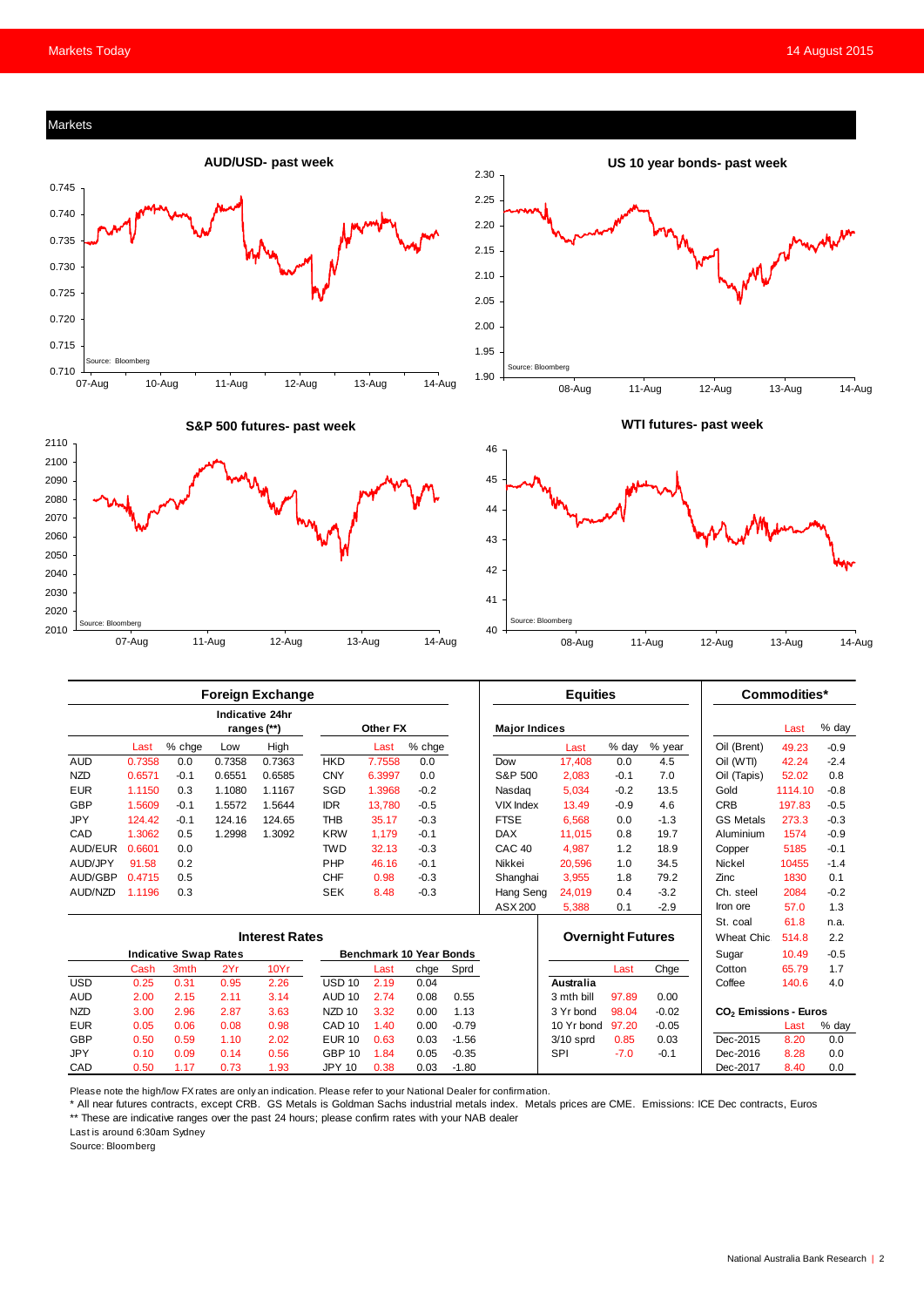#### Calendar

| lendar                 |                                                                                                              |                  |                        |                 |        |                       |                |                |
|------------------------|--------------------------------------------------------------------------------------------------------------|------------------|------------------------|-----------------|--------|-----------------------|----------------|----------------|
|                        | <b>Country Economic Indicator</b>                                                                            | Time<br>Period   | <b>NAB</b><br>Forecast | Consensus       | Actual | <b>Previous</b>       | <b>GMT</b>     | <b>AEST</b>    |
|                        | Friday, 14 August 2015                                                                                       |                  |                        |                 |        |                       |                |                |
| NZ<br><b>AU</b>        | Retail Sales Ex Inflation QoQ<br>RBA Assistant Governor Chris Kent speaks: Recent Labour Market Developments | 2Q               | 0.2%                   | 0.5%            |        | 2.7%                  | 22.45<br>2.15  | 8.45<br>12.15  |
| NZ                     | Non Resident Bond Holdings                                                                                   | Jul              |                        |                 |        | 69.70%                | 3.00           | 13.00          |
| <b>FR</b>              | GDP YoY                                                                                                      | 2Q P             |                        |                 |        | 0.80%                 | 14.00          |                |
| <b>FR</b>              | GDP QoQ                                                                                                      | 2Q P             |                        | 0.30%           |        | 0.60%                 | 14.00          |                |
| <b>GE</b>              | <b>GDP SA QoQ/YoY</b>                                                                                        | 2QP              |                        | $0.5\%/1.5\%$   |        | 0.3% / 1.0%           | 6.00           | 16.00          |
| <b>NE</b><br><b>NE</b> | GDP QoQ<br>GDP Constant Price NSA YoY                                                                        | 2Q P<br>2Q P     |                        |                 |        | 0.60%<br>2.50%        | 14.00          |                |
| IT                     | GDP WDA QoQ                                                                                                  | 2Q P             |                        | 0.30%           |        | 0.30%                 | 14.00<br>14.00 |                |
| IT                     | GDP WDA YoY                                                                                                  | 2Q P             |                        | 0.60%           |        | 0.10%                 | 14.00          |                |
| UK                     | <b>Construction Output SA MoM</b>                                                                            | Jun              |                        | 2.3%            |        | $-1.3%$               | 8.30           | 18.30          |
| EC                     | <b>GDP SA QoQ/YoY</b>                                                                                        | 2QA              |                        | $0.4\%/1.0\%$   |        | $0.4\%/1.0\%$         | 9.00           | 19.00          |
| <b>EC</b>              | <b>CPI MoM/YoY</b>                                                                                           | Jul              |                        | $-0.6\%/0.2\%$  |        | $0.0\%/0.2\%$         | 9.00           | 19.00          |
| <b>EC</b>              | <b>CPI Core YoY</b>                                                                                          | Jul F            |                        | 1.0%            |        | 1.0%                  | 9.00           | 19.00          |
| СA<br>US               | Manufacturing Sales MoM<br>PPI Final Demand MoM                                                              | Jun<br>Jul       |                        | 0.1%            |        | 0.1%<br>0.4%          | 12.30<br>12.30 | 22.30<br>22.30 |
| US                     | <b>Industrial Production MoM</b>                                                                             | Jul              |                        | 0.3%            |        | 0.3%                  | 13.15          | 23.15          |
| CH                     | Foreign Direct Investment YoY CNY                                                                            | Jul              |                        | 5.00%           |        | 0.70%                 |                | 14-18 Aug      |
| US                     | U. of Mich. Sentiment                                                                                        | Aug P            |                        | 93.5            |        | 93.1                  | 14.00          | 0.00           |
|                        | Monday, 17 August 2015                                                                                       |                  |                        |                 |        |                       |                |                |
| NZ                     | Performance Services Index                                                                                   | Jul              |                        |                 |        | 58.2                  | 22.30          | 8.30           |
| UK<br>JN               | Rightmove House Prices MoM/YoY<br>GDP SA QoQ                                                                 | Aug<br>2Q P      |                        | $-0.5%$         |        | $0.1\%/5.1\%$<br>1.0% | 23.01<br>23.50 | 9.01<br>9.50   |
| EС                     | Trade Balance SA                                                                                             | Jun              |                        |                 |        | 21.2B                 | 9.00           | 19.00          |
| US                     | <b>Empire Manufacturing</b>                                                                                  | Aug              |                        |                 |        | 3.86                  | 12.30          | 22.30          |
| СA                     | Int'l Securities Transactions                                                                                | Jun              |                        |                 |        | -5.45B                | 12.30          | 22.30          |
| СA                     | <b>Existing Home Sales MoM</b>                                                                               | Jul              |                        |                 |        | $-0.8%$               | 13.00          | 23.00          |
| СA                     | Bloomberg Nanos Confidence                                                                                   | Aug-14           |                        |                 |        |                       | 14.00          | 0.00           |
| US                     | NAHB Housing Market Index                                                                                    | Aug              |                        |                 |        | 60                    | 14.00          | 0.00           |
| US                     | Net Long-term TIC Flows                                                                                      | Jun              |                        |                 |        | \$93.0B               | 20.00          | 6.00           |
|                        | Tuesday, 18 August 2015                                                                                      |                  |                        |                 |        |                       |                | 9.30           |
| AU<br>CН               | ANZ Roy Morgan Weekly Consumer Confidence Index<br>China July Property Prices                                | Aug-16           |                        |                 |        |                       | 23.30<br>1.30  | 11.30          |
| <b>AU</b>              | <b>RBA Aug. Meeting Minutes</b>                                                                              |                  |                        |                 |        |                       | 1.30           | 11.30          |
| AU                     | New Motor Vehicle Sales MoM/YoY                                                                              | Jul              |                        |                 |        | 3.8%4.0%              | 1.30           | 11.30          |
| JN                     | Tokyo Condominium Sales YoY                                                                                  | Jul              |                        |                 |        | 0.0%                  | 4.00           | 14.00          |
| UK                     | Bloomberg Aug. United Kingdom Economic Survey                                                                |                  |                        |                 |        |                       | 7.30           | 17.30          |
| UK                     | CPI MoM/YoY                                                                                                  | Jul              |                        |                 |        | $0.0\%/0.0\%$         | 8.30           | 18.30          |
| UK                     | CPI Core YoY                                                                                                 | Jul              |                        |                 |        | 0.8%                  | 8.30           | 18.30          |
| UK                     | PPI Output Core NSA YoY                                                                                      | Jul              |                        |                 |        | 0.1%                  | 8.30           | 18.30          |
| UK<br>US               | ONS House Price YoY<br>Housing Starts / MoM                                                                  | Jun<br>Jul       |                        |                 |        | 5.7%<br>1174K / 9.8%  | 8.30           | 18.30<br>22.30 |
| US                     | <b>Building Permits / MoM</b>                                                                                | Jul              |                        |                 |        | 1343K / 7.4%          | 12.30<br>12.30 | 22.30          |
|                        | Wednesday, 19 August 2015                                                                                    |                  |                        |                 |        |                       |                |                |
| <b>NZ</b>              | PPI Input/Output QoQ                                                                                         | 2Q               |                        |                 |        | $-1.1\%/0.9\%$        | 22.45          | 8.45           |
| JN                     | Trade Balance Adjusted                                                                                       | Jul              |                        |                 |        | -Â¥251.7B             | 23.50          | 9.50           |
| JN                     | Imports/Exports YoY                                                                                          | Jul              |                        |                 |        | $-2.9/9.5$            | 23.50          | 9.50           |
| AU                     | Westpac Leading Index MoM                                                                                    | Jul              |                        |                 |        | 0.0%                  | 0.30           | 10.30          |
| AU                     | Skilled Vacancies MoM                                                                                        | Jul              |                        |                 |        | $-0.9%$               | 1.00           | 11.00          |
| JN<br>JN               | All Industry Activity Index MoM<br>Leading Index CI                                                          | Jun<br>Jun F     |                        |                 |        | $-0.5%$<br>107.2      | 4.30           | 14.30<br>15.00 |
| JN                     | Machine Tool Orders YoY                                                                                      | Jul F            |                        |                 |        |                       | 5.00<br>6.00   | 16.00          |
| EC                     | <b>ECB Current Account SA</b>                                                                                | Jun              |                        |                 |        | 18.0B                 | 8.00           | 18.00          |
| EC                     | <b>Current Account NSA</b>                                                                                   | Jun              |                        |                 |        | 3.4B                  | 8.00           | 18.00          |
| EC                     | <b>Construction Output MoM</b>                                                                               | Jun              |                        |                 |        | 0.3%                  | 9.00           | 19.00          |
| US                     | <b>MBA Mortgage Applications</b>                                                                             | Aug-14           |                        |                 |        |                       | 11.00          | 21.00          |
| <b>US</b>              | <b>CPI MoM/YoY</b>                                                                                           | Jul              |                        |                 |        | 0.3% / 0.1%           | 12.30          | 22.30          |
| <b>US</b><br><b>US</b> | <b>CPI Ex Food and Energy MoM</b>                                                                            | Jul<br>Jul       |                        |                 |        | 0.2%<br>1.8%          | 12.30          | 22.30          |
| <b>US</b>              | <b>CPI Ex Food and Energy YoY</b><br>U.S. Fed Releases Minutes from July 28-29 FOMC Meeting                  |                  |                        |                 |        |                       | 12.30<br>18.00 | 22.30<br>4.00  |
|                        | Thursday, 20 August 2015                                                                                     |                  |                        |                 |        |                       |                |                |
| <b>NZ</b>              | ANZ Job Advertisements MoM                                                                                   | Jul              |                        |                 |        | $-0.6%$               | 22.00          | 8.00           |
| <b>US</b>              | Fed's Kocherlakota Speaks at Bank of Korea Event                                                             |                  |                        |                 |        |                       | 0.20           | 10.20          |
| NZ                     | ANZ Consumer Confidence Index / MoM                                                                          | Aug              |                        |                 |        | 113.9/-5.0%           | 1.00           | 11.00          |
| AU                     | <b>RBA FX Transactions Market</b>                                                                            | Jul              |                        |                 |        | 2922M                 | 1.30           | 11.30          |
| CН                     | <b>MNI Business Indicator</b>                                                                                | Aug              |                        |                 |        |                       | 1.45           | 11.45          |
| JN                     | Convenience Store Sales YoY                                                                                  | Jul              |                        |                 |        | 0.6%                  | 7.00           | 17.00          |
| UK<br>UK               | Retail Sales Ex Auto Fuel MoM<br><b>CBI Trends Total Orders</b>                                              | Jul              |                        |                 |        | $-0.2%$               | 8.30           | 18.30<br>20.00 |
| UK                     | <b>CBI Trends Selling Prices</b>                                                                             | Aug<br>Aug       |                        |                 |        | $-10$<br>$\mathbf{1}$ | 10.00<br>10.00 | 20.00          |
| СA                     | Wholesale Trade Sales MoM                                                                                    | Jun              |                        |                 |        | $-1.0%$               | 12.30          | 22.30          |
| US                     | Initial Jobless Claims                                                                                       | Aug-15           |                        |                 |        |                       | 12.30          | 22.30          |
| US                     | <b>Existing Home Sales</b>                                                                                   | Jul              |                        |                 |        | 5.49M                 | 14.00          | 0.00           |
| US                     | Philadelphia Fed Business Outlook                                                                            | Aug              |                        |                 |        | 5.7                   | 14.00          | 0.00           |
| <b>US</b>              | Existing Home Sales MoM                                                                                      | Jul              |                        |                 |        | 3.2%                  | 14.00          | 0.00           |
| US                     | Leading Index                                                                                                | Jul              |                        |                 |        | 0.6%                  | 14.00          | 0.00           |
|                        | Upcoming Central Bank Interest Rate Announcements                                                            |                  |                        |                 |        |                       |                |                |
|                        | Australia, RBA                                                                                               | 1-Sep            | 2.00%                  | 2.00%           |        | 2.00%                 |                |                |
| UK BOE                 |                                                                                                              | 6-Aug            |                        |                 |        | 0.50%                 |                |                |
| Japan, BoJ             |                                                                                                              | 7-Aug            | $0.0\% - 0.1\%$        | $0.0\% - 0.1\%$ |        | $0.0\% - 0.1\%$       |                |                |
| Europe ECB             |                                                                                                              | 3-Sep            |                        |                 |        | 0.05%                 |                |                |
| Canada, BoC            | New Zealand, RBNZ                                                                                            | 10-Sep<br>10-Sep | 2.75%                  | 2.75%           |        | 3.00%<br>0.50%        |                |                |
|                        | <b>US Federal Reserve</b>                                                                                    | 18-Sep           |                        |                 |        | $0 - 0.25%$           |                |                |
|                        | GMT: Greenwich Mean Time; AEST: Australian Eastern Standard Time                                             |                  |                        |                 |        |                       |                |                |
|                        |                                                                                                              |                  |                        |                 |        |                       |                |                |